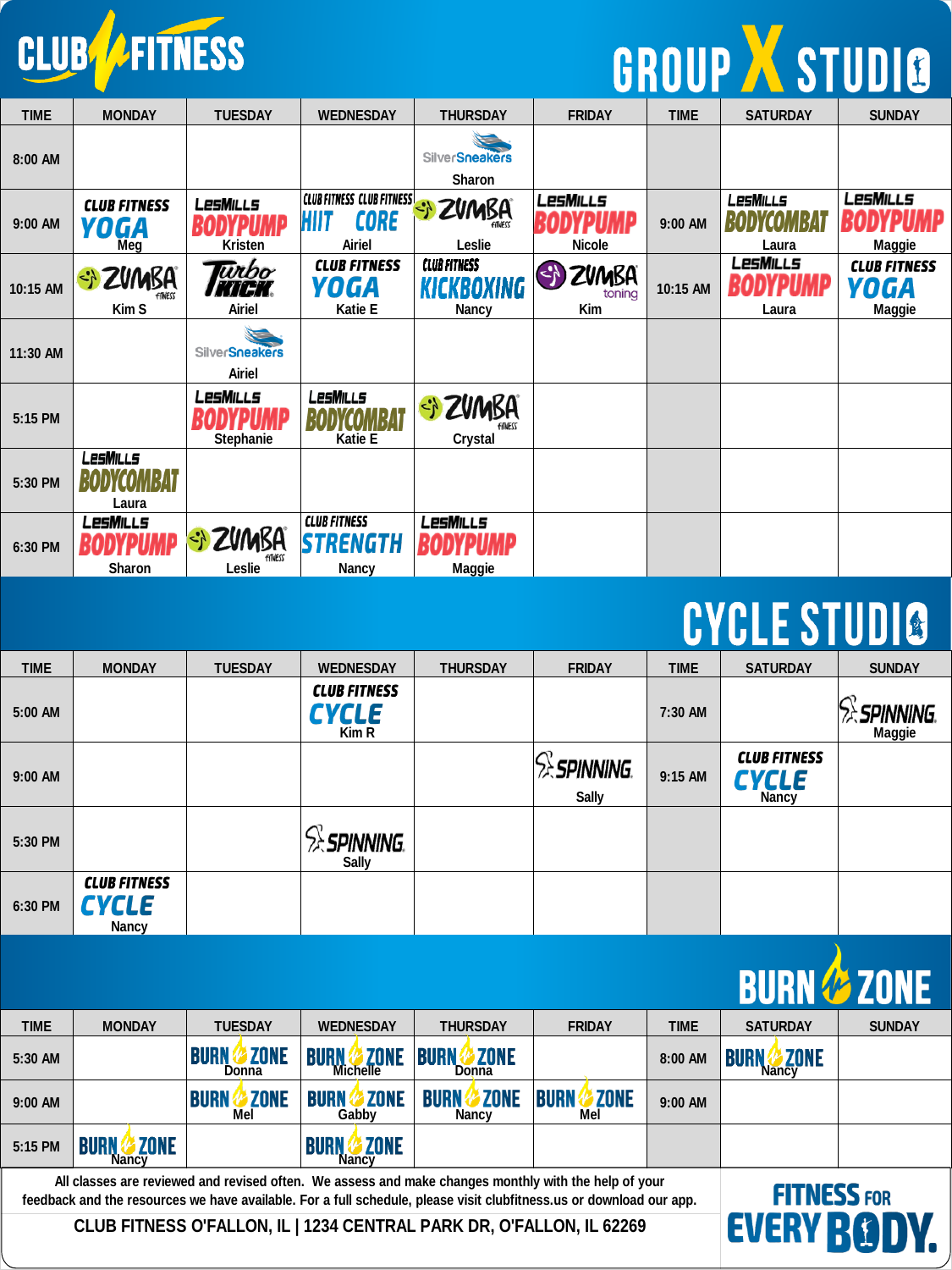

## CYCLE STUDIO

### **VIRTUAL CLASS SCHEDULE**

| <b>TIME</b>                                                                                                                                           | <b>MONDAY</b>               | <b>TUESDAY</b>                                     | <b>WEDNESDAY</b>                                | <b>THURSDAY</b>                                    | <b>FRIDAY</b>                     | <b>SATURDAY</b>                   | <b>SUNDAY</b>                                      |
|-------------------------------------------------------------------------------------------------------------------------------------------------------|-----------------------------|----------------------------------------------------|-------------------------------------------------|----------------------------------------------------|-----------------------------------|-----------------------------------|----------------------------------------------------|
| 5:15 AM                                                                                                                                               | LesMills<br>V<br><b>RPM</b> | LesMills<br>V<br>RPM                               |                                                 | LesMills<br>V<br><b>RPM</b>                        | <b>LesMills</b><br>V<br>RPM       | LesMills<br>D<br><b>RPM</b>       | LesMills<br>V<br><b>RPM</b>                        |
| 6:15 AM                                                                                                                                               | $\boldsymbol{\Theta}$       | $\Theta$                                           | LesMills<br>$\boldsymbol{\Theta}$               | LesMills<br>$\Theta$                               | LesMills<br>Ø                     | $\Theta$                          | <u>LesMills</u><br>V                               |
| 7:30 AM                                                                                                                                               | LesMills<br><b>D</b> RPM    | LesMills<br><b>EXPIRE</b>                          | <b>O</b> RPM                                    | <b>D RPM</b>                                       | LesMills<br><b>D</b> RPM          | LesMills<br>$\bm{\Theta}$         |                                                    |
| 9:00 AM                                                                                                                                               | <b>ORPMILLS</b>             | <b>D</b> LESMILLS                                  | LesMills<br>$\boldsymbol{\Theta}$<br><b>RPM</b> | LesMills<br>$\left(\boldsymbol{\mathsf{b}}\right)$ |                                   |                                   | LesMills                                           |
| 10:30 AM &<br>11:15 AM<br>&12:00 PM                                                                                                                   | LesMills                    | LesMills<br>$\left(\boldsymbol{\mathsf{b}}\right)$ | LesMills<br>$\boldsymbol{\Theta}$               | LesMills<br>$\boldsymbol{\Theta}$                  | LesMills<br>$\boldsymbol{\Theta}$ | LesMills<br>$\Theta$              | LesMills<br>$\left(\boldsymbol{\mathsf{b}}\right)$ |
| 12:45 PM &<br>1:45 PM &<br>2:45 PM                                                                                                                    | LesMills                    | LesMills                                           | LesMills<br><b>O</b> RPM                        | LesMills<br>$\left(\boldsymbol{\mathsf{b}}\right)$ | <b>LesMILLs</b><br><b>O RPM</b>   | LesMills<br>Ø)                    | LesMills<br>D                                      |
| 4:00 PM &<br>4:45 PM                                                                                                                                  | LesMills<br>D               | LesMills<br>(V)                                    | LesMills<br>$\boldsymbol{\Theta}$               | LesMills<br>$\boldsymbol{\Theta}$                  | LesMills<br>Ø                     | LesMills<br>$\Theta$              | LesMills<br>$\left(\boldsymbol{\mathsf{b}}\right)$ |
| 5:30 PM                                                                                                                                               | LesMills                    | LesMills                                           |                                                 | LesMills                                           | LesMills<br>$\boldsymbol{\Theta}$ | LesMills<br>$\boldsymbol{\Theta}$ | LesMills<br>(V)                                    |
| 6:30 PM                                                                                                                                               |                             | $\bm{\Theta}$ RPM                                  |                                                 | ORPM ORPM ORPM ORPM ORPM ORPM ORPM                 |                                   |                                   | <b>A</b> LESMILLS<br><b>ツ RPM</b>                  |
| 7:30 PM &<br>8:15 PM                                                                                                                                  | LesMills                    | <b>LesMills</b>                                    | <b>LesMILLS</b><br>$\left( \mathbf{r}\right)$   | LesMills<br>$\left(\boldsymbol{\mathsf{b}}\right)$ | <b>LesMills</b>                   | LesMills<br>Ø                     | <b>LesMills</b><br>D                               |
| All classes are reviewed and revised often. We assess and make changes<br>monthly with the help of your feedback and the resources we have available. |                             |                                                    |                                                 |                                                    |                                   | <b>FITNESS FOR</b>                |                                                    |
| For a full schedule, please visit clubfitness.us or download our app.                                                                                 |                             |                                                    |                                                 |                                                    |                                   | <b>EVERY BODY.</b>                |                                                    |
| CLUB FITNESS O'FALLON, IL   1234 CENTRAL PARK DR, O'FALLON, IL 62269                                                                                  |                             |                                                    |                                                 |                                                    |                                   |                                   |                                                    |